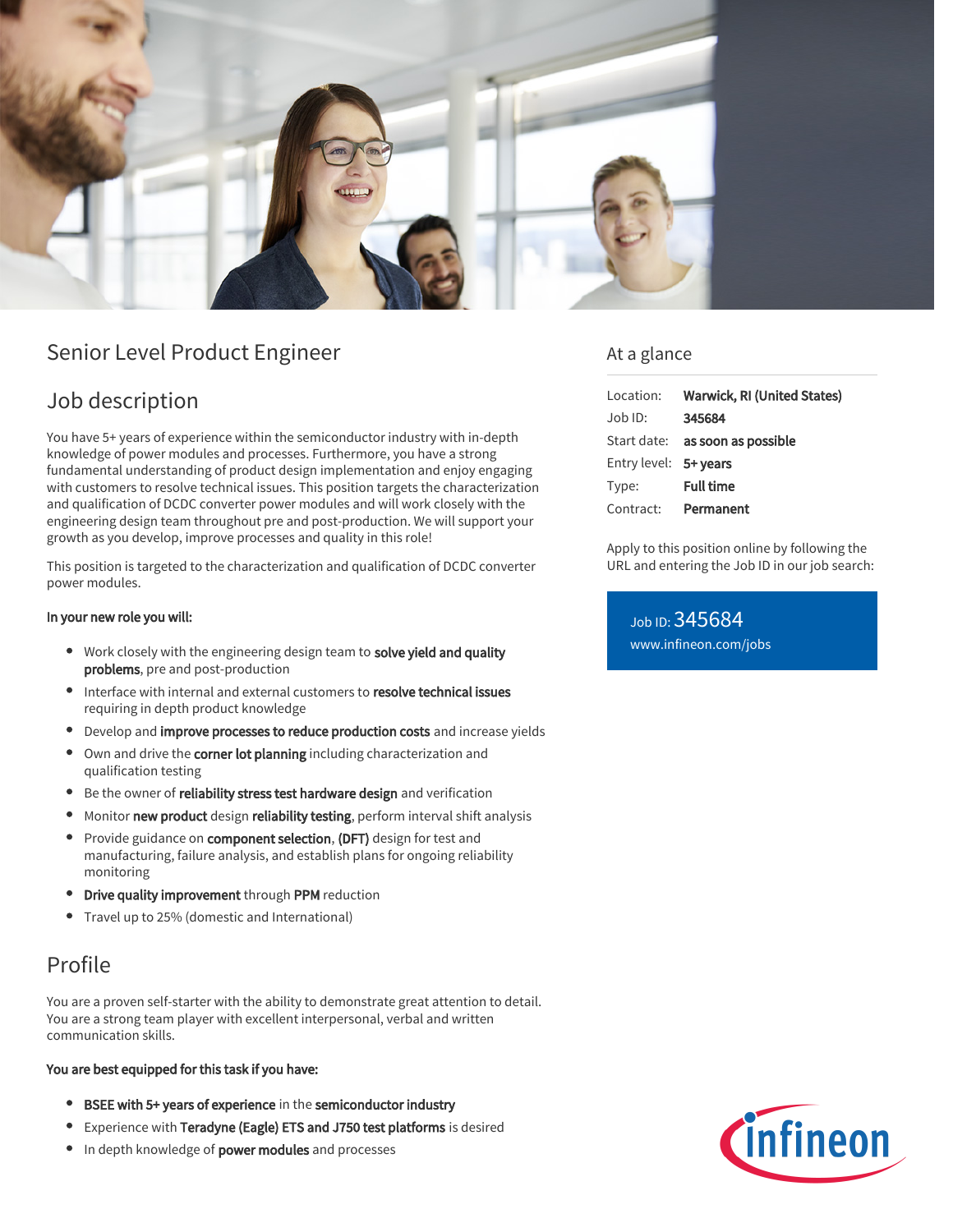- Fundamental understanding of **product design i**mplementation
- Knowledge of QFN multi-chip module package assembly and device fabrication process, such as epi growth, diffusion, ion implantation, etc., including final electrical testing and their impact on power device performance
- Understanding of semiconductor material properties and their influence on semiconductor device behavior
- Comprehensive understanding of complex mixed signal control schemes in multiphase, power-stage, and (POL) Point of Load products – relationship to tested parameters and subsequent relationship to data sheet parameters
- Ability to understand applications based subjective conditions and how that may be in conflict with product performance parameters
- Experience with Galaxy Examinator and JMP statistical data analysis tools is strongly desired

Infineon Power & Sensor Systems (PSS) semiconductors play a vital role in enabling intelligent power management, smart sensitivity as well as fast and reliable data processing in an increasingly digitalized world.

Our leading-edge power devices make chargers, adapters, power tools and lighting systems smarter, smaller, lighter and more energy-efficient. Our trusted sensors increase the context sensitivity of "things" and systems such as HMI, and our RF chips power fast and reliable data communication.

#### – We drive leading-edge power management, sensing and data transfer capabilities –

[Click here](https://www.infineon.com/cms/en/careers/working-at-infineon/PSSDreamJob/) for more information about working at PSS with interesting employee and management insights and an overview with more #PSSDreamJobs.

# Benefits

**Warwick, RI:** Medical, Dental & Vision Plans; Flexible Reimbursement Accounts (FSAs); Industry leading 401k Employer Contribution/Match; Company Performance Bonus; Holiday Pay & Paid Time Off (PTO); Flexible Working Conditions, Part-time Options; Different career paths: Project Management, Technical Ladder, Management & Individual Contributor; Wide range of Training Offers & Career Development Planning; Coaching, Mentoring, Networking Possibilities; International assignments; Basic Life & Dependent Life Insurance; Paid Sick Leave, Accidental Death & Disability Insurance (AD&D); Short-term & Long-term Disability; Employee Assistance Program (EAP); Health Promotion Programs; Reduced Price for Public Transportation

### Why Us

### Part of your life. Part of tomorrow.

We make life easier, safer and greener – with technology that achieves more, consumes less and is accessible to everyone. Microelectronics from Infineon is the key to a better future. Efficient use of energy, environmentally-friendly mobility and security in a connected world – we solve some of the most critical challenges that our society faces while taking a conscientious approach to the use of natural resources.

Infineon Technologies Americas Corp. is an equal opportunity employer. All qualified applicants will receive consideration for employment without regard to race, color, religion, sex (including pregnancy, childbirth, or related medical conditions), gender identity, national origin, ancestry, citizenship, age, physical or mental disability, legally protected medical condition, family care status, military or veteran status, marital status, domestic partner status, sexual orientation, or any other basis protected by local, state, or federal laws. Applicants with questions about access or requiring a reasonable accommodation for any part of the application or hiring process should contact the Talent Network by phone at (408) 503-2194.